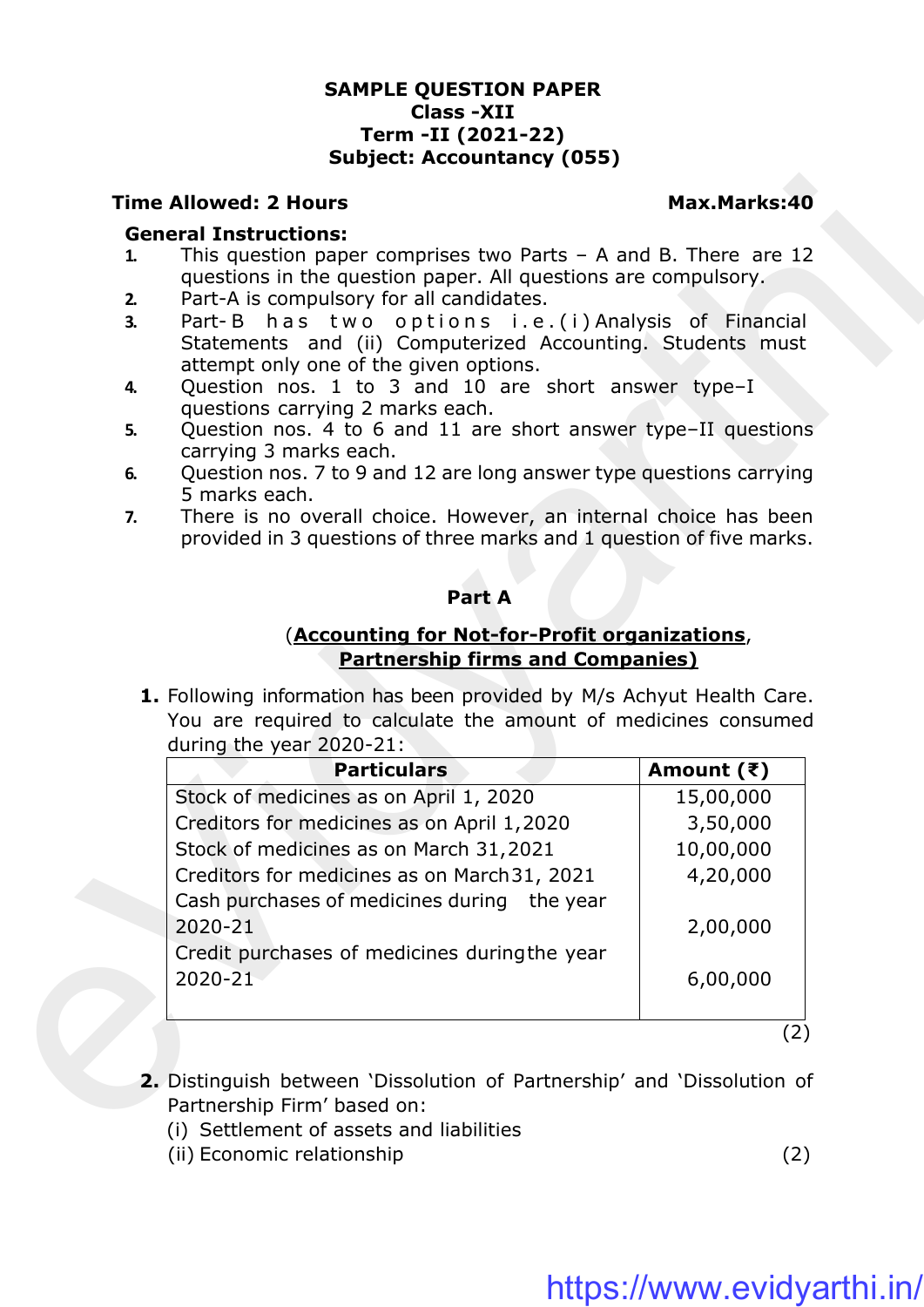- **3.** Suresh, Ramesh and Tushar were partners of a firm sharing profits in the ratio of 6:5:4. Ramesh retired and his capital after making adjustments on account of reserves, revaluation of assets and reassessment of liabilities stood at ₹ 2,50,400. Suresh and Tushar agreed to pay him ₹ 2,90,000 in full settlement of his claim. Pass necessary journal entry for the treatment of goodwill. Show workings clearly. (2)
- **4.** From the following information given by Modern Dance Academy, calculate the amount of Subscription received during the year 2020- 21.
	- (i) Subscription credited to Income & Expenditure A/c for the year ending 31<sup>st</sup> March ,2021 amounted to ₹3,00,000 and each member is required to pay an annual subscription of ₹ 3,000.
	- (ii)Subscription in arrears as on 1<sup>st</sup> April 2020 amounted to ₹ 16,000.
	- (iii) During the year 2020-21, 10 members made partial payment of ₹26,000 towards subscription, 8 members failed to pay the subscription amount and 5 members paid the subscription amount for the year2021-22.
	- (iv) During the year 2019-20, 12 members paid the subscription amount for the year 2020-21.

### **OR**

| Pass necessary journal entry for the treatment of goodwill. Show<br>workings clearly.                                                                                                                                                                                                                                                                                                                                                                                                                                                                                                                                                             |                    | (2) |  |
|---------------------------------------------------------------------------------------------------------------------------------------------------------------------------------------------------------------------------------------------------------------------------------------------------------------------------------------------------------------------------------------------------------------------------------------------------------------------------------------------------------------------------------------------------------------------------------------------------------------------------------------------------|--------------------|-----|--|
| 4. From the following information given by Modern Dance Academy,<br>calculate the amount of Subscription received during the year 2020-<br>21.                                                                                                                                                                                                                                                                                                                                                                                                                                                                                                    |                    |     |  |
| Subscription credited to Income & Expenditure A/c for the year<br>(i)<br>ending 31 <sup>st</sup> March , 2021 amounted to ₹3,00,000 and each<br>member is required to pay an annual subscription of $\bar{\tau}$ 3,000.<br>(ii)Subscription in arrears as on 1 <sup>st</sup> April 2020 amounted to ₹ 16,000.<br>(iii) During the year 2020-21, 10 members made partial payment of<br>₹26,000 towards subscription, 8 members failed to pay the<br>subscription amount and 5 members paid the subscription amount<br>for the year $2021 - 22$ .<br>(iv) During the year 2019-20, 12 members paid the subscription<br>amount for the year 2020-21. |                    |     |  |
| <b>OR</b>                                                                                                                                                                                                                                                                                                                                                                                                                                                                                                                                                                                                                                         |                    |     |  |
|                                                                                                                                                                                                                                                                                                                                                                                                                                                                                                                                                                                                                                                   |                    |     |  |
| Following information is given by Alchemy Medical College, Library<br>department for the year 2020-21.                                                                                                                                                                                                                                                                                                                                                                                                                                                                                                                                            |                    |     |  |
| <b>Particulars</b>                                                                                                                                                                                                                                                                                                                                                                                                                                                                                                                                                                                                                                | Amount $(\bar{z})$ |     |  |
| Books and Journals Fund as on 1.4.2020                                                                                                                                                                                                                                                                                                                                                                                                                                                                                                                                                                                                            | 4,50,000           |     |  |
| 7% Books and Journals Fund Investments as on<br>1.4.2020                                                                                                                                                                                                                                                                                                                                                                                                                                                                                                                                                                                          | 4,00,000           |     |  |
| Interest<br><b>Books</b><br><b>Journals</b><br>Fund<br>and<br>on<br>Investments                                                                                                                                                                                                                                                                                                                                                                                                                                                                                                                                                                   | 13,000             |     |  |
| Donations for Books and Journals                                                                                                                                                                                                                                                                                                                                                                                                                                                                                                                                                                                                                  | 20,000             |     |  |
| <b>Books Purchased</b>                                                                                                                                                                                                                                                                                                                                                                                                                                                                                                                                                                                                                            | 70,000             |     |  |

Show the accounting treatment of the above-mentioned items in the Balance Sheet of the Alchemy Medical College as at 31st March,2021.  $(3)$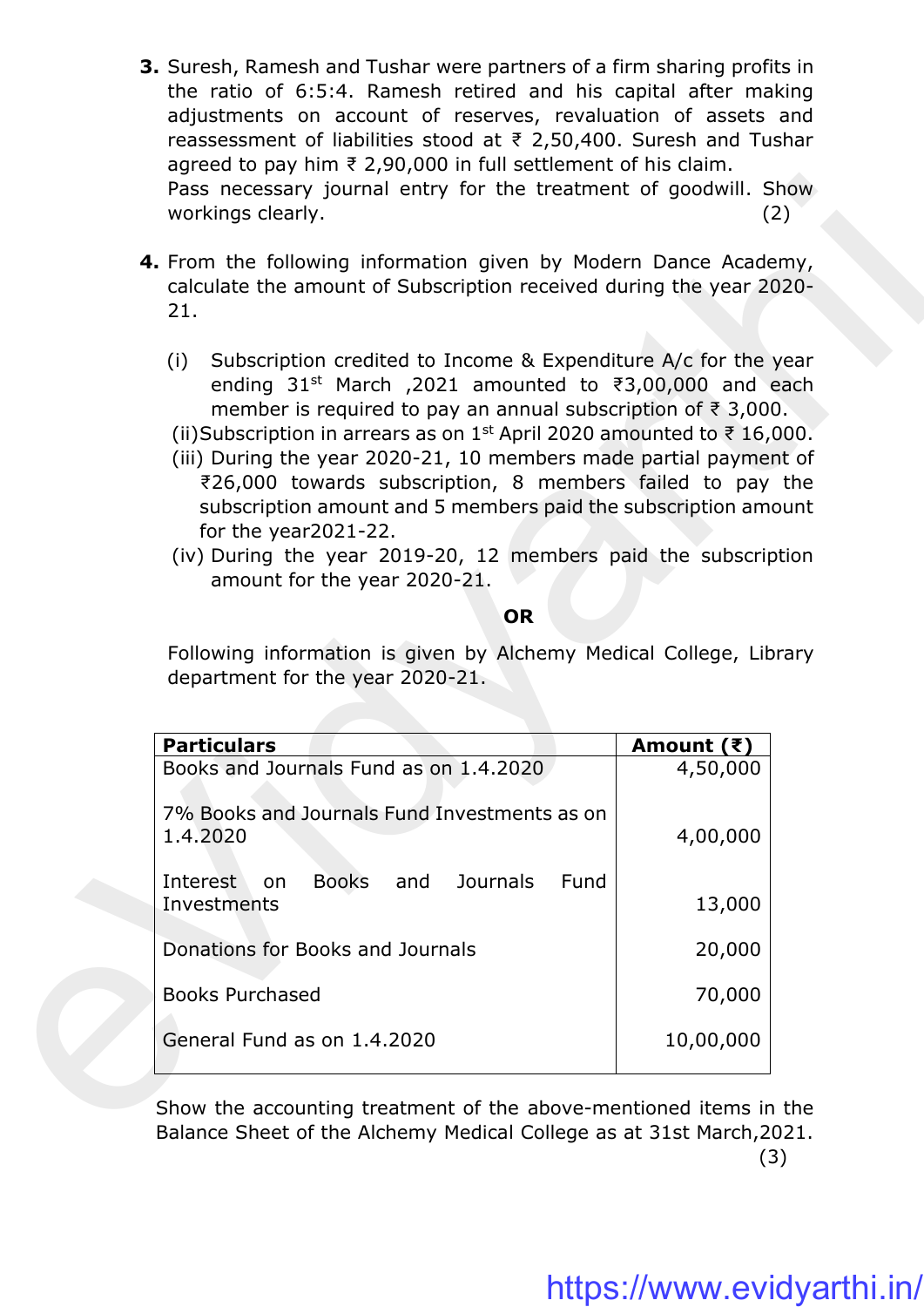- **5.** Harihar, Hemang and Harit were partners with fixed capitals of ₹3,00,000, ₹ 2,00,000 & ₹ 1,00,000 respectively. They shared profits in the ratio of their fixed capitals. Harit died on  $31<sup>st</sup>$  May, 2020, whereas the firm closes its books of accounts on 31<sup>st</sup> March every year. According to their partnership deed, Harit's representatives would be entitled to get share in the interim profits of the firm on the basis of sales. Sales and profit for the year 2019-20 amounted to ₹8,00,000 and ₹2,40,000 respectively and sales from 1<sup>st</sup> April, 2020 to 31<sup>st</sup> May 2020 amounted to ₹ 1,50,000. The rate of profit to sales remained constant during these two years. You are required to:
	- (i) Calculate Harit's share in profit.
	- (ii) Pass journal entry to record Harit's share in profit.

 $(3)$ 

**6.** Vedesh Ltd. purchased a running business of Vibhu Enterprises for a sum of ₹ 12,00,000. Vedesh Ltd. paid ₹ 60,000 by drawing a promissory note in favour of Vibhu Enterprises., ₹1,90,000 through bank draft and balance by issue of 8% debentures of ₹ 100 each at a discount of 5%. The assets and liabilities of Vibhu Enterprises consisted of Fixed Assets valued at ₹ 17,30,000 and Trade Payables at ₹ 3,20,000. would be entitled to get share in the interimp profits of the firm on the stage.<br>
basis of sales. Sales and profit for the year 2019-20 amounted to<br>
86,0,000 and 82,40,000 respectively and sales from 18-April, 2020<br>
to 31

You are required to pass necessary journal entries in the books of Vedesh Ltd.

#### **OR**

Youth Ltd. took a loan of ₹ 15,00,000 from State Bank of India against the security of tangible assets. In addition to principal security, it issued 10,000 11% debentures of ₹ 100 each as collateral security.

Pass necessary journal entries for the above transactions, if the company decided to record the issue of 11% debentures as collateral security and show the presentation in the Balance Sheet of Youth Ltd. (3)

- **7.** Madhav, Madhusudan and Mukund were partners in Jaganath Associates. They decided to dissolve the firm on 31<sup>st</sup> March 2021. Pass necessary journal entries for the following transactions after various assets (other than cash) and third-party liabilities have been transferred to realization account:
	- (i) Old machine fully written off was sold for  $\bar{\tau}$  42,000 while a payment of ₹ 6,000 is made to bank for a bill discounted being dishonoured.
	- (ii) Madhusudan accepted an unrecorded asset of ₹80,000 at ₹75,000 and the balance through cheque, against the payment of his loan to the firm of ₹1,00,000.
	- (iii) Stock of book value of ₹30,000 was taken by Madhav, Madhusudan and Mukund in their profit sharing ratio.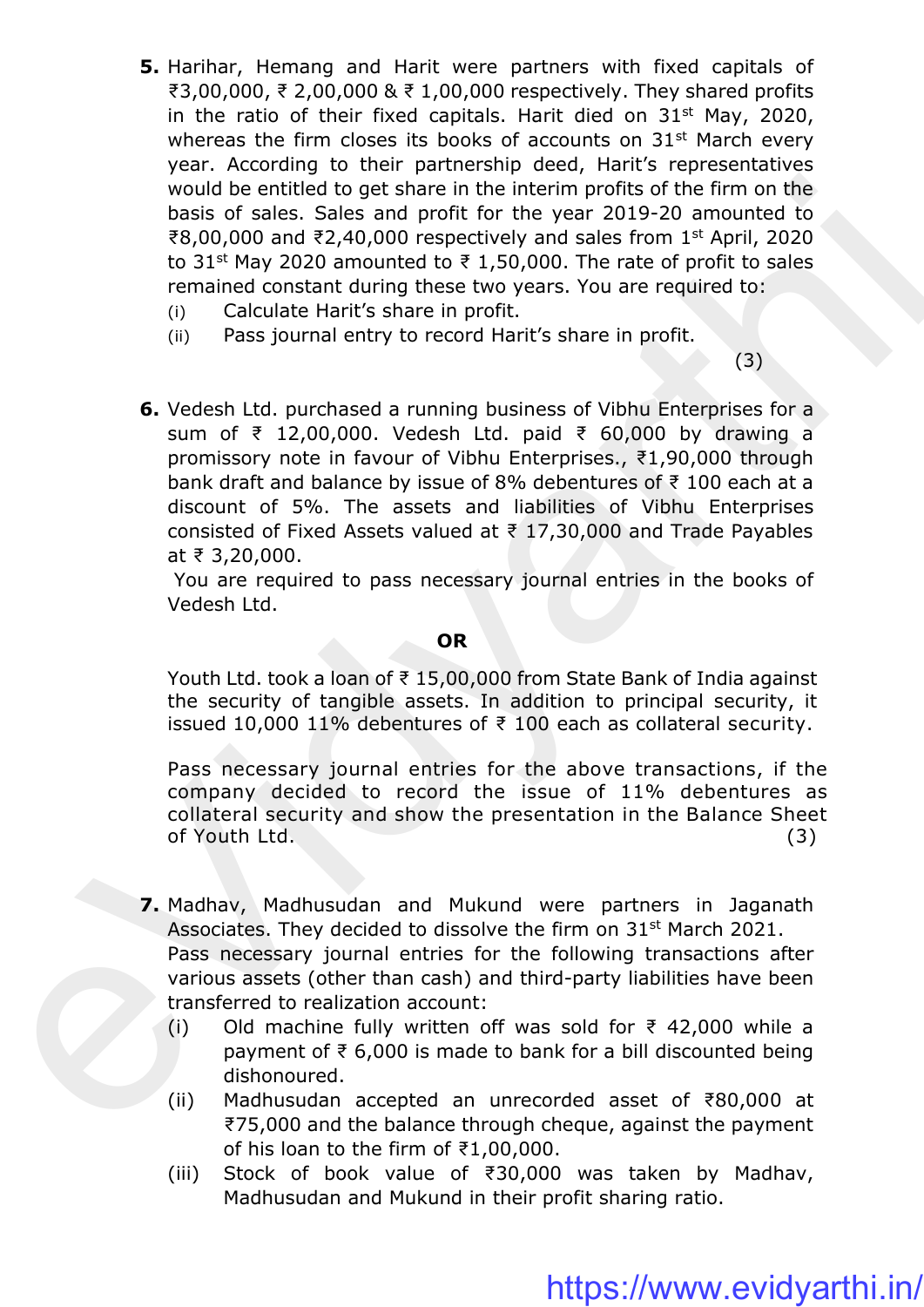- (iv) The firm had paid realization expenses amounting to ₹5,000 on behalf of Mukund.
- (v) There was a vehicle loan of  $\overline{\xi}$  2,00,000 which was paid by surrender of asset to the bank at an agreed value of ₹ 1,40,000 and the shortfall was met from firm's bank account.

#### **OR**

### **Balance Sheet as at 31st March,2021**

- (i) Bad debts amounted to  $\overline{\xi}$  5,000. A provision for doubtful debts was to be maintained at 10% on debtors.
- (ii) Partners have decided to write off existing goodwill.
- (iii)Goodwill of the firm was valued at  $\bar{\tau}$  54,000 and be adjusted into the Capital Accounts of Bini and Mini, who will share profits in future in the ratio of 5:4.
- (iv)The assets and liabilities valued as: Inventories ₹1,30,000; Machinery ₹ 82,000; Furniture ₹1,95,000 and Building ₹ 6,00,000.
- (v) Liability of ₹23,000 is to be created on account of Claim for Workmen Compensation.
- (vi)There was an unrecorded investment in shares of ₹ 25,000. It was decided to pay off Gini by giving her unrecorded investment in full settlement of her part payment of ₹ 28,000 and remaining amount after two months.

Prepare Revaluation Account and Partners' Capital Accounts as on 31st March, 2021. (5)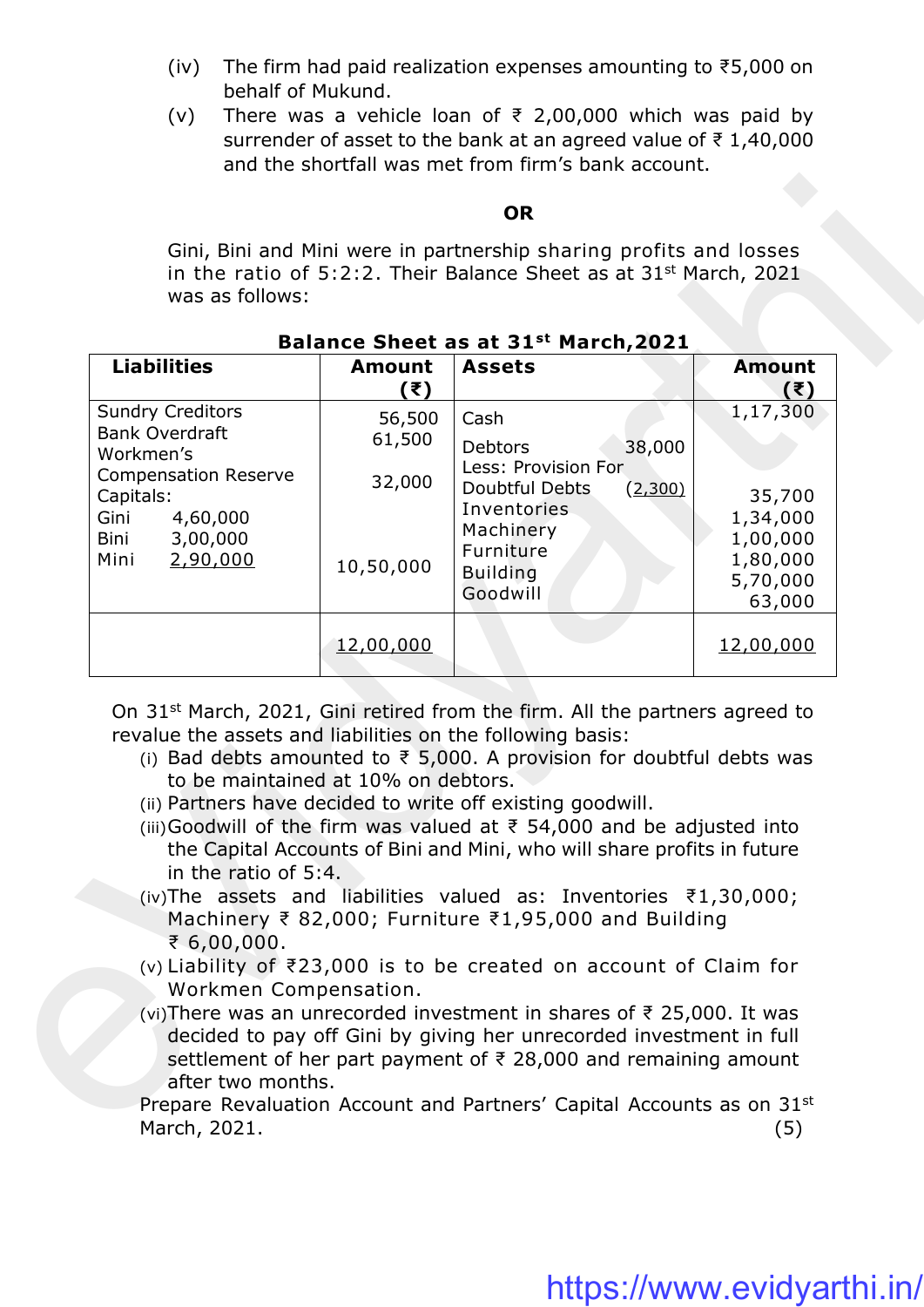**8.** Yogadatra Ltd. (pharmaceutical company) appointed marketing expert, Mr. Kartikay as the CEO of the company, with a target to penetrate their roots in the rural regions. Mr. kartikay discussed the ways and means to achieve target of the company with financial, production and marketing departmental heads and asked the finance manager to prepare the budget. After reviewing the suggestions given by all the departmental heads, the finance manager proposed requirement of an additional fund of ₹52,50,000.

# **You are required to answer the following questions:**

- (i) Calculate the number of debentures to be issued to raise additional funds.
- (ii) Pass Journal entry for the allotment of debentures.
- (iii)Pass Journal entry to write off loss on issue of debentures.
- (iv)Calculate the amount of annual fixed obligation associated with debentures.
- (v) Prepare Loss on Issue of Debentures Account. (5)
- **9.** From the following Receipts and Payments Account and additional information provided by Ramanath Club, Prepare Income and Expenditure Account for the year ending on 31st March 2021.

| of ₹52,50,000.<br>of 5%, redeemable after 5 years at $\overline{5}110$ per share.                                                                                                                                       |                                                          | acparentement inclus and asked the imance manager to prepare the<br>budget. After reviewing the suggestions given by all the departmental<br>heads, the finance manager proposed requirement of an additional fund<br>Yogadatra Ltd. is a zero-debt company. To avail the benefits of financial<br>leverage, the finance manager proposed to include debt in the capital<br>structure. After deliberations, on April1,2020, the board of directors had<br>decided to issue 6% Debentures of ₹100 each to the public at a premium |                                                           |
|-------------------------------------------------------------------------------------------------------------------------------------------------------------------------------------------------------------------------|----------------------------------------------------------|----------------------------------------------------------------------------------------------------------------------------------------------------------------------------------------------------------------------------------------------------------------------------------------------------------------------------------------------------------------------------------------------------------------------------------------------------------------------------------------------------------------------------------|-----------------------------------------------------------|
| funds.<br>(ii) Pass Journal entry for the allotment of debentures.                                                                                                                                                      |                                                          | You are required to answer the following questions:<br>(i) Calculate the number of debentures to be issued to raise additional<br>(iii) Pass Journal entry to write off loss on issue of debentures.<br>(iv)Calculate the amount of annual fixed obligation associated with                                                                                                                                                                                                                                                      |                                                           |
| debentures.<br>(v) Prepare Loss on Issue of Debentures Account.                                                                                                                                                         |                                                          |                                                                                                                                                                                                                                                                                                                                                                                                                                                                                                                                  | (5)                                                       |
|                                                                                                                                                                                                                         |                                                          | information provided by Ramanath Club, Prepare Income and<br>Expenditure Account for the year ending on 31st March 2021.<br><b>Receipts and Payments Account</b>                                                                                                                                                                                                                                                                                                                                                                 |                                                           |
| Receipts                                                                                                                                                                                                                | Amount (₹)                                               | for the year ending 31 <sup>st</sup> March, 2021<br>Payments                                                                                                                                                                                                                                                                                                                                                                                                                                                                     | Amount( $\bar{z}$ )                                       |
| To Balance b/d<br><b>To Subscription</b><br>To Entrance Fee<br>To Locker rent<br>Interest on 8%<br>govt.<br>To<br><b>Securities</b><br>To Revenue from refreshment<br>To Sale of old newspapers<br>To Sale of furniture | 95,000<br>1,56,000<br>50,000<br>5,400<br>52,000<br>4,600 | 48,000   By Salaries and Wages:<br>2019-20<br>10,600<br>2020-21<br>1,03,200<br>By Sundry expenses<br>By Refreshment expenses<br>By Telephone bill<br>By Rent & Rates<br>By Library Book<br>By 8% Govt. Securities                                                                                                                                                                                                                                                                                                                | 1,13,800<br>47,000<br>60,400<br>5,000<br>24,000<br>25,000 |
| (Book value: ₹ 11,000)                                                                                                                                                                                                  | 12,000                                                   | By Honorarium to Secretary                                                                                                                                                                                                                                                                                                                                                                                                                                                                                                       | 30,000<br>5,000                                           |
|                                                                                                                                                                                                                         | 4,23,000                                                 | By Balance c/d                                                                                                                                                                                                                                                                                                                                                                                                                                                                                                                   | 1,12,800<br>4,23,000                                      |

# **Receipts and Payments Account**

Additional Information: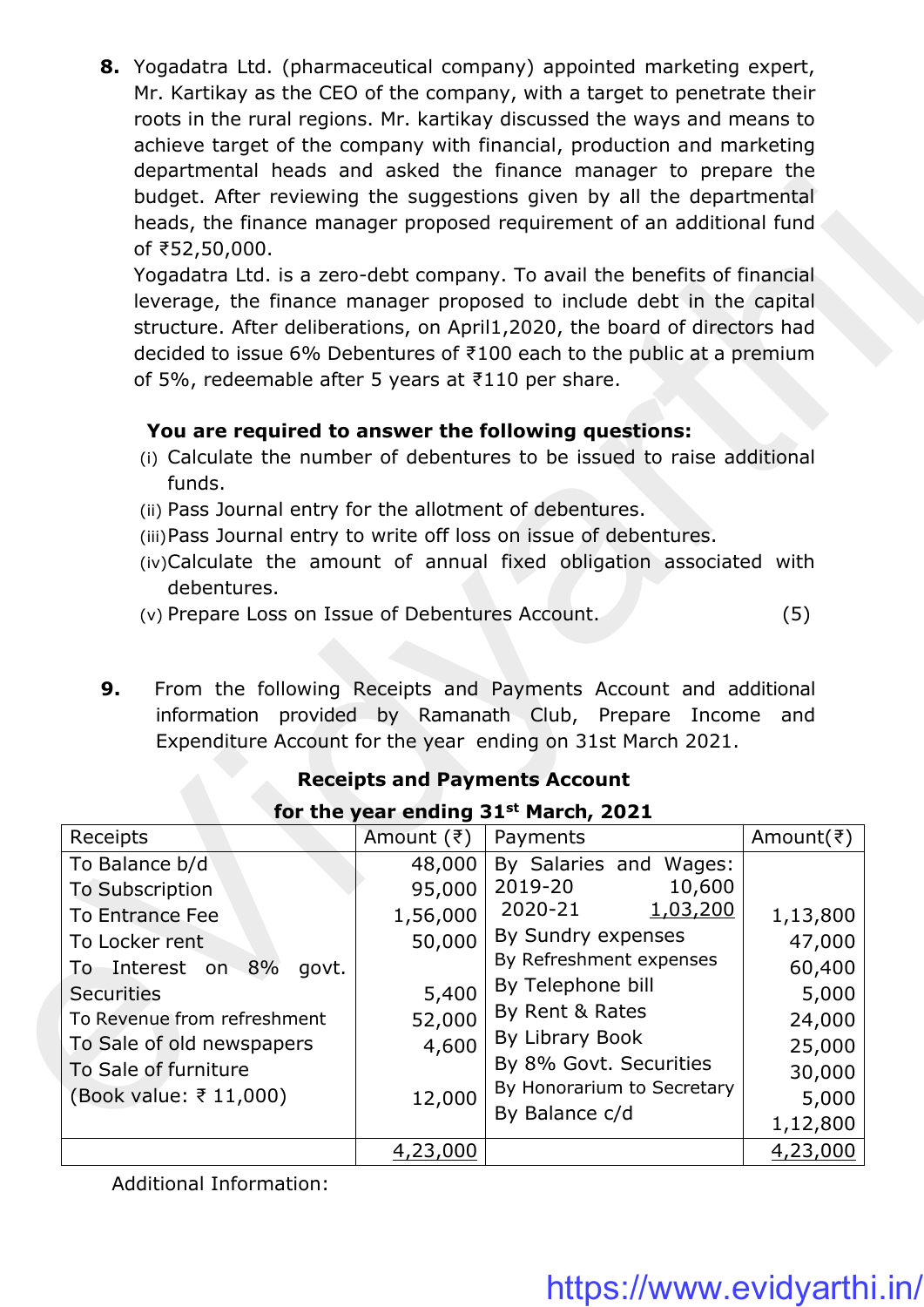- (i) Subscription received during the year includes  $\bar{z}$  25,000 as donation for Building.
- (ii)Telephone bill unpaid as on March 31, 2020 was ₹ 4,000 and on March 31, 2021 ₹ 2,600.
- (iii) Value of 8% Government Securities on March 31, 2020 was ₹ 80,000.
- (iv)Additional Government Securities worth ₹ 30,000 were purchased on March 31, 2021. (5)

# **Part-B Option-I (Analysis of Financial Statements)**

- **10.** State whether the following transactions will result in inflow, outflow or no flow of cash while preparing cash flow statement**:**
	- (i) Decrease in outstanding employees benefits by ₹3000
	- (ii) Increase in Current Investment by ₹ 6,000. (2)
- 11. From the following details provided by Kumud Ltd., prepare Comparative Statement of Profit & Loss for the year ended 31st March 2021:

| Particulars                | 31.03.20  | 31.03.21  |
|----------------------------|-----------|-----------|
|                            | ₹         |           |
| Revenue from operations    | 30,00,000 | 35,00,000 |
| Other Income               | 3,00,000  | 4,50,000  |
| Cost of materials Consumed | 20,00,000 | 23,00,000 |
| <b>Other Expenses</b>      | 1,00,000  | 1,20,000  |
| Tax rate                   | 40%       |           |

### **OR**

|     | 80,000.                                                                                                                                                                                                                                                                  |                                                       |                                                       |                       |
|-----|--------------------------------------------------------------------------------------------------------------------------------------------------------------------------------------------------------------------------------------------------------------------------|-------------------------------------------------------|-------------------------------------------------------|-----------------------|
|     | (iv) Additional Government Securities worth ₹ 30,000 were purchased on<br>March 31, 2021.                                                                                                                                                                                |                                                       | (5)                                                   |                       |
|     | Part-B<br><b>Option-I</b><br>(Analysis of Financial Statements)                                                                                                                                                                                                          |                                                       |                                                       |                       |
| 10. | State whether the following transactions will result in inflow, outflow or<br>no flow of cash while preparing cash flow statement:<br>(i) Decrease in outstanding employees benefits by $\overline{\tau}3000$<br>(ii) Increase in Current Investment by $\bar{z}$ 6,000. |                                                       |                                                       | (2)                   |
| 11. | From the following details provided by Kumud Ltd.,<br>Comparative Statement of Profit & Loss for the year ended 31 <sup>st</sup> March<br>2021:                                                                                                                          |                                                       |                                                       | prepare               |
|     | Particulars                                                                                                                                                                                                                                                              | 31.03.20<br>(₹)                                       | 31.03.21<br>(₹)                                       |                       |
|     | Revenue from operations<br>Other Income<br>Cost of materials Consumed<br><b>Other Expenses</b><br>Tax rate                                                                                                                                                               | 30,00,000<br>3,00,000<br>20,00,000<br>1,00,000<br>40% | 35,00,000<br>4,50,000<br>23,00,000<br>1,20,000<br>40% |                       |
|     | <b>OR</b>                                                                                                                                                                                                                                                                |                                                       |                                                       |                       |
|     | From the following Balance Sheets of Vinayak Ltd. as at 31 <sup>st</sup> March, 2021,<br>Prepare a Common-size Balance Sheet.                                                                                                                                            |                                                       |                                                       |                       |
|     | Balance Sheet as on 31st March, 2021                                                                                                                                                                                                                                     | Vinayak Ltd.                                          |                                                       |                       |
|     |                                                                                                                                                                                                                                                                          |                                                       |                                                       |                       |
|     | Particulars                                                                                                                                                                                                                                                              | <b>Note</b><br>no.                                    | 31.3.2021<br>(₹)                                      | 31.3.2020<br>(₹)      |
|     | I EQUITY AND LIABILITIES<br>1. Shareholder's Funds:<br>a. Share Capital<br>b. Reserve and Surplus<br>2. Current Liabilities:                                                                                                                                             |                                                       | 30,50,000<br>2,80,000                                 | 20,00,000<br>6,00,000 |
|     | a. Trade Payable                                                                                                                                                                                                                                                         |                                                       | 6,70,000                                              | 4,00,000              |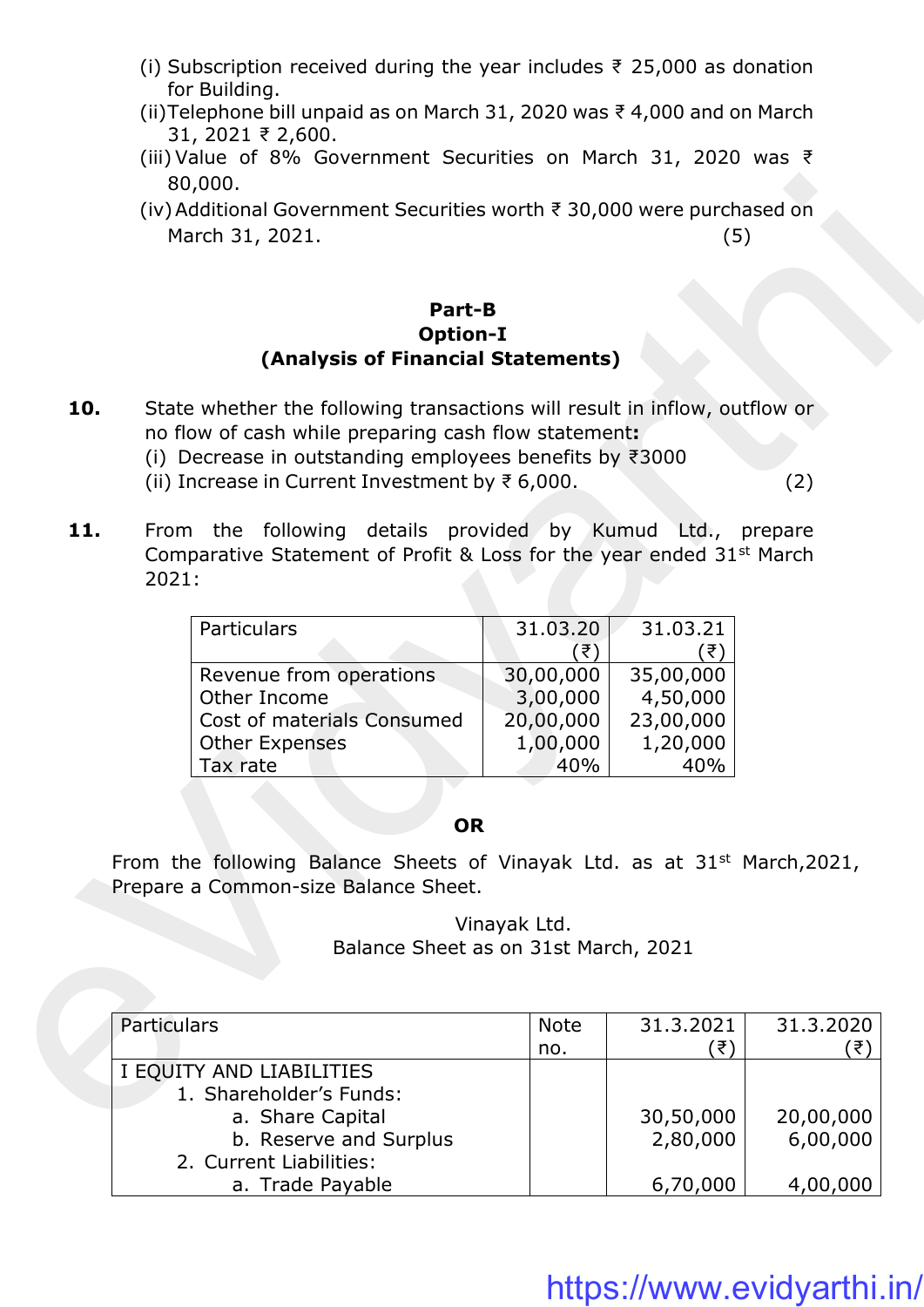| Total                                                                             | 40,00,000             | 30,00,000             |
|-----------------------------------------------------------------------------------|-----------------------|-----------------------|
| <b>II ASSETS</b><br>1. Non-Current Assets:<br>a. Fixed Assets:<br>Tangible Assets | 16,00,000             | 12,00,000             |
| ii. Intangible Assets<br>2. Current Assets                                        | 2,00,000              | 3,00,000              |
| a. Inventories                                                                    | 8,00,000              | 3,00,000              |
| b. Trade Receivables<br>c. Cash and Cash Equivalents                              | 12,00,000<br>2,00,000 | 10,00,000<br>2,00,000 |
| Total                                                                             | 40,00,000             | 30,00,000             |

|              | i. Tangible Assets                                                    |                | 16,00,000   | 12,00,000               |
|--------------|-----------------------------------------------------------------------|----------------|-------------|-------------------------|
|              | ii. Intangible Assets                                                 |                | 2,00,000    | 3,00,000                |
|              | 2. Current Assets                                                     |                |             |                         |
|              | a. Inventories                                                        |                | 8,00,000    | 3,00,000                |
|              | b. Trade Receivables                                                  |                | 12,00,000   | 10,00,000               |
|              | c. Cash and Cash Equivalents                                          |                | 2,00,000    | 2,00,000                |
| <b>Total</b> |                                                                       |                | 40,00,000   | 30,00,000               |
|              |                                                                       |                |             | (3)                     |
| 12.          | On the basis of information given by Aradhana Ltd., prepare Cash Flow |                |             |                         |
|              | Statement for the year ending 31 <sup>st</sup> March, 2021:           |                |             |                         |
|              | Aradhana Ltd.                                                         |                |             |                         |
|              | Balance Sheet as on 31st March, 2021                                  |                |             |                         |
|              |                                                                       |                |             |                         |
|              |                                                                       | <b>Note</b>    | 31st March, | 31 <sup>st</sup> March, |
|              | Particulars                                                           | No.            | 2020        | 2021                    |
| Ι.           | Equity and Liabilities                                                |                |             |                         |
|              | Shareholder's Funds<br>1.                                             |                |             |                         |
|              | (a) Share Capital                                                     |                | 5,00,000    | 7,30,000                |
|              | (b) Reserves and Surplus                                              | 1              | 3,50,000    | 3,70,000                |
|              | <b>Non-current Liabilities</b><br>2.                                  |                |             |                         |
|              | Long-term Borrowings                                                  | 2              | 4,00,000    | 2,00,000                |
|              | 3.<br><b>Current Liabilities</b>                                      |                |             |                         |
|              | (a) Trade Payables                                                    | 3              | 3,60,000    | 4,60,000                |
|              | (b) Short Term provisions                                             | $\overline{4}$ | 3,25,000    | 3,20,000                |
|              | Total                                                                 |                | 19,35,000   | 20,80,000               |
|              |                                                                       |                |             |                         |
| II.          | <b>Assets</b>                                                         |                |             |                         |
| 1.           | <b>Non-current Assets</b>                                             |                |             |                         |
|              | (a)Fixed Assets                                                       |                |             |                         |
|              | <b>Tangible Assets</b><br>(i)                                         | 5              | 4,50,000    | 5,00,000                |
|              | <b>Intangible Assets</b><br>(ii)                                      | 6              | 3,10,000    | 3,02,000                |
|              | (b) Long-term Loans and Advances                                      |                | 4,00,000    | 4,30,000                |
| 2.           | <b>Current Assets</b>                                                 |                |             |                         |
|              | Inventories<br>(a)                                                    |                | 2,70,000    | 2,90,000                |
|              | <b>Trade Receivables</b><br>(b)                                       |                | 2,40,000    | 2,60,000                |
|              | Cash and Cash Equivalents<br>(c)                                      |                | 2,65,000    | 2,98,000                |
|              | Total                                                                 |                | 19,35,000   | 20,80,000               |

# Note to Accounts

| Particulars | 31st<br>March<br>2020 | 31st March<br>2021 |
|-------------|-----------------------|--------------------|
|-------------|-----------------------|--------------------|